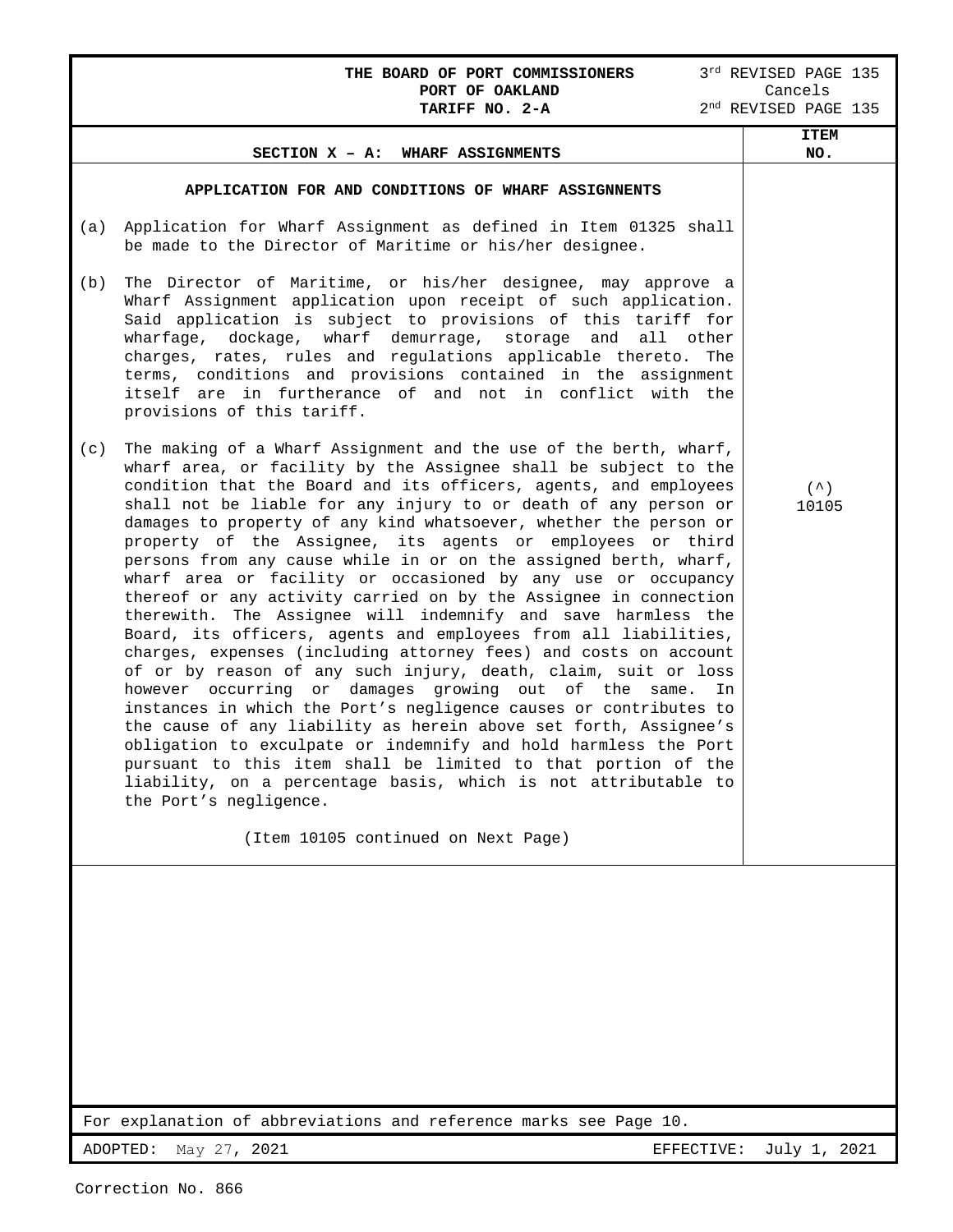| THE BOARD OF PORT COMMISSIONERS<br>PORT OF OAKLAND                                                                                                                                                                                                                                                                                                                  | $3^{\text{rd}}$ REVISED PAGE 136<br>Cancels  |
|---------------------------------------------------------------------------------------------------------------------------------------------------------------------------------------------------------------------------------------------------------------------------------------------------------------------------------------------------------------------|----------------------------------------------|
| TARIFF NO. 2-A                                                                                                                                                                                                                                                                                                                                                      | $2^{\rm nd}$ REVISED PAGE 136<br><b>ITEM</b> |
| SECTION X - A: WHARF ASSIGNMENTS                                                                                                                                                                                                                                                                                                                                    | NO.                                          |
| APPLICATION FOR AND CONDITIONS OF WHARF ASSIGNMENTS<br>(d) Assignee shall maintain in force during the term of an<br>assignment, insurance with such additional limits and such<br>other coverages and coverage enhancements as may reasonably be<br>requested from time to time by the Port's Risk Manager, or<br>his/her designee, in accordance with Item 02150. | $($ $\wedge$ $)$<br>10105                    |
|                                                                                                                                                                                                                                                                                                                                                                     |                                              |
| For explanation of abbreviations and reference marks see Page 10.                                                                                                                                                                                                                                                                                                   |                                              |
| ADOPTED:<br>May 27, 2021<br>EFFECTIVE:                                                                                                                                                                                                                                                                                                                              | July 1, 2021                                 |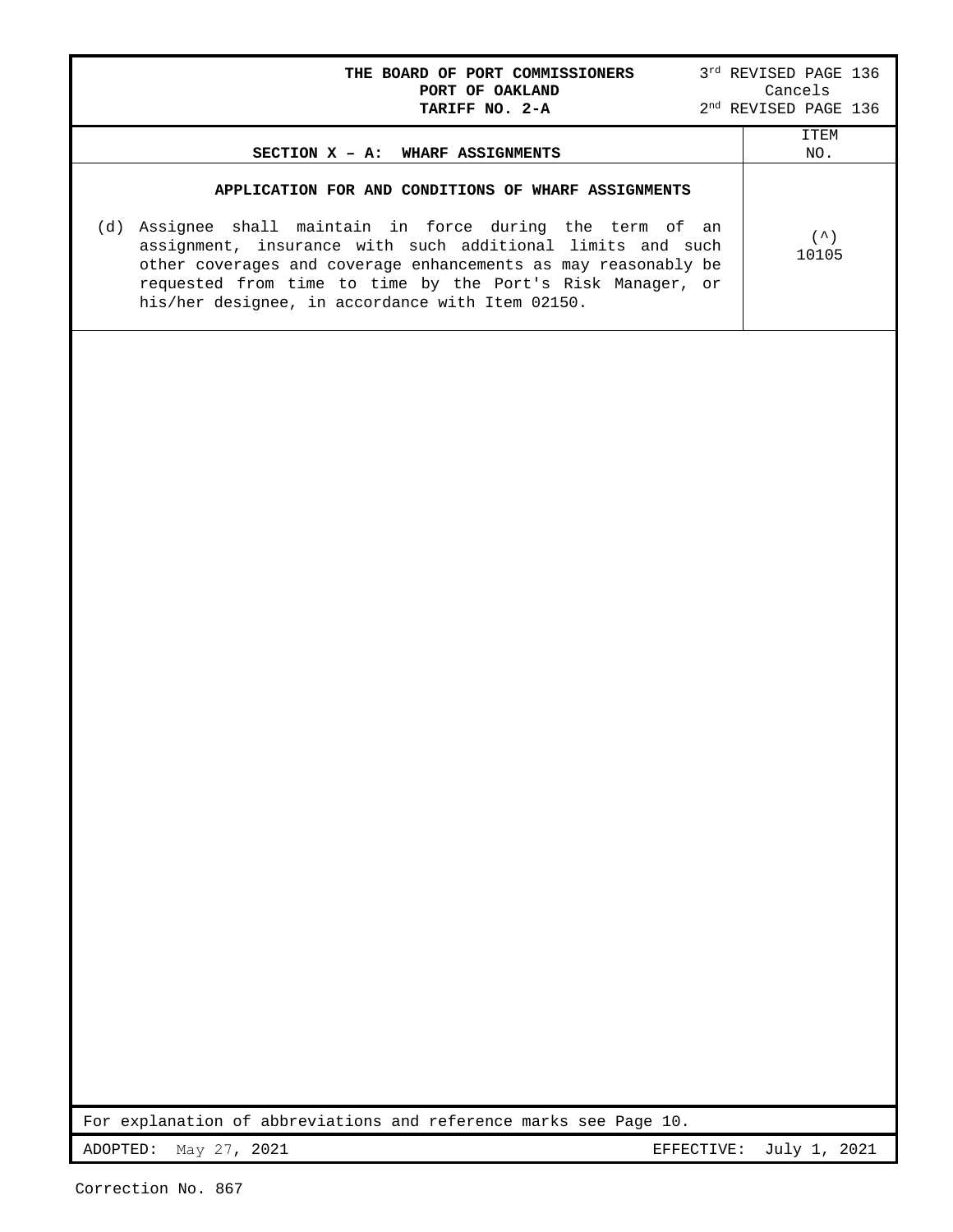# **THE BOARD OF PORT COMMISSIONERS** 1<sup>st</sup> REVISED PAGE 137<br>**PORT OF OAKLAND** Cancels **PORT OF OAKLAND**<br>TARIFF NO. 2-A ORIGINAL PAGE 137 **SECTION X – A: WHARF ASSIGNMENTS ITEM NO. APPLICATION FOR AND CONDITIONS OF WHARF ASSIGNMENTS**  (e) Assignee is responsible for all damages to and non-structural maintenance of the assigned area subject to the conditions specified in the assignment. Assignee is responsible for structural maintenance when the damage or maintenance arises in whole or in part out of or in the course of the Assignee's operations, subject to the conditions specified in the assignment. (f) Assignee is responsible at its own cost and expense for all services, including, but not limited to; services such as central station supervisory alarm service for fire or theft protection, security guards, for utilities (water, electricity or telephone), for re-lamping of lighting fixtures and for all maintenance of the facility or portion thereof assigned. (g) Upon termination of Wharf Assignments, the Director of Maritime or his/her designee may require Assignee, at its own expense, to restore assigned area to the same condition that existed when the initial assignment was made. Assignee will be liable for the cost of repair and restoration should the Port, at its discretion, proceed to repair and restore assigned area to the condition that existed when the initial assignment was made, reasonable wear and tear excepted.  $(^{\wedge})$ 10105

For explanation of abbreviations and reference marks see Page 10.

ADOPTED: May 27, 2021 EFFECTIVE: July 1, 2021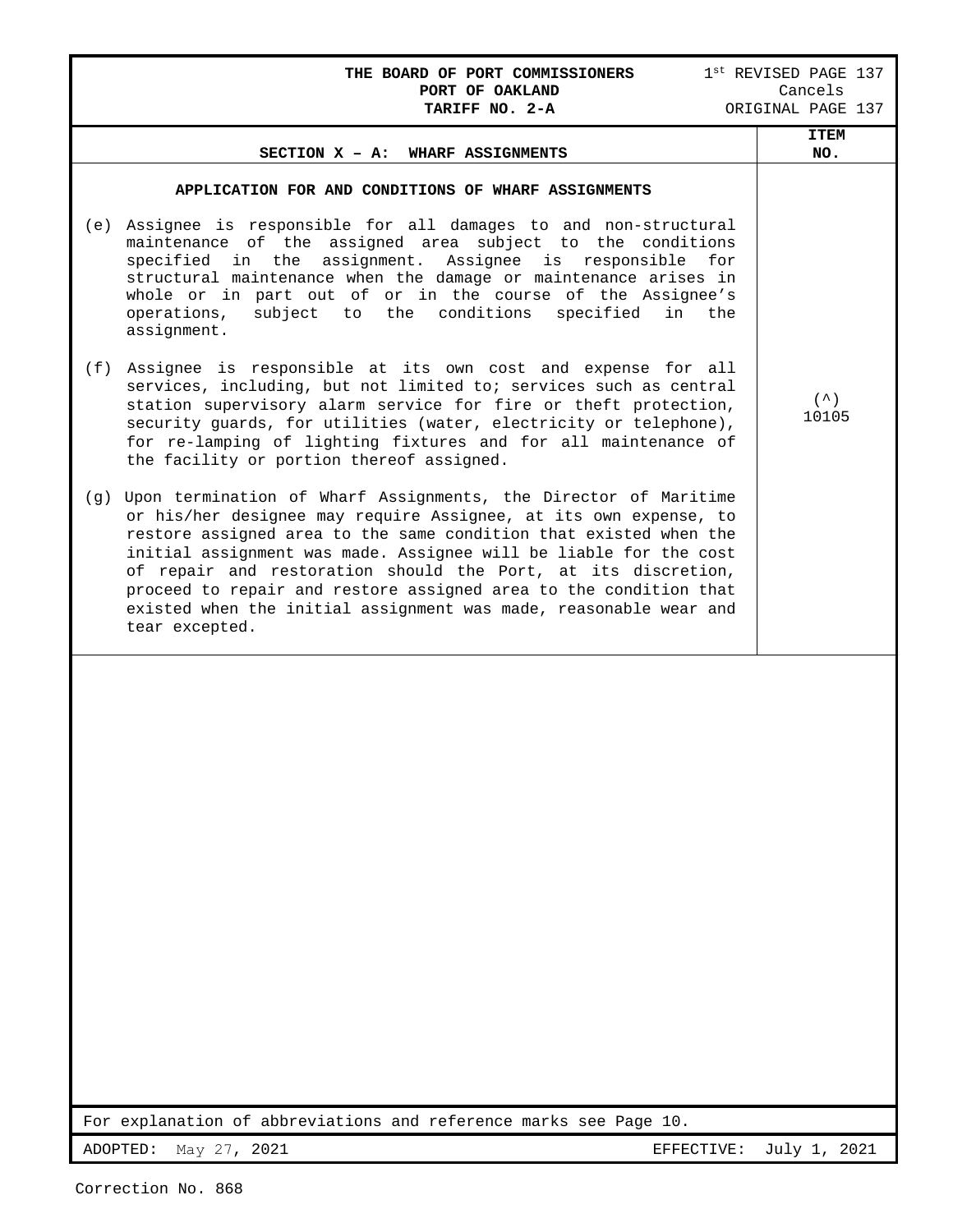|                                                        | THE BOARD OF PORT COMMISSIONERS<br>PORT OF OAKLAND                                                                                                                                                                                                                                                                                                                                                                                                                                                                                                                                                                                                                                                                                                                                                                             | 4 <sup>th</sup> REVISED PAGE 138<br>Cancels |  |  |  |  |
|--------------------------------------------------------|--------------------------------------------------------------------------------------------------------------------------------------------------------------------------------------------------------------------------------------------------------------------------------------------------------------------------------------------------------------------------------------------------------------------------------------------------------------------------------------------------------------------------------------------------------------------------------------------------------------------------------------------------------------------------------------------------------------------------------------------------------------------------------------------------------------------------------|---------------------------------------------|--|--|--|--|
|                                                        | TARIFF NO. 2-A                                                                                                                                                                                                                                                                                                                                                                                                                                                                                                                                                                                                                                                                                                                                                                                                                 | 3rd REVISED PAGE 138<br><b>ITEM</b>         |  |  |  |  |
|                                                        | SECTION X - A: WHARF ASSIGNMENTS                                                                                                                                                                                                                                                                                                                                                                                                                                                                                                                                                                                                                                                                                                                                                                                               | NO.                                         |  |  |  |  |
| (a)                                                    | WHARF ASSIGNNENT<br>A Wharf Assignment shall commence on the date specified by the<br>Director of Maritime or his/her designee.                                                                                                                                                                                                                                                                                                                                                                                                                                                                                                                                                                                                                                                                                                |                                             |  |  |  |  |
| (b)                                                    | A Preferential or Secondary Wharf Assignment may be terminated by the<br>Assignee effective not sooner than 30 days after giving written<br>notice of termination to the Port, and may be terminated by the<br>Director of Maritime or his/her designee at any time, effective not<br>sooner than 30 days after giving written notice of termination to the<br>Assignee. Either the Port or Assignee may terminate on less than 30<br>days written notice, subject to mutual written agreement of the<br>Assignee and Director of Maritime or his/her designee.<br>Termination<br>of the assignment will not terminate any obligations or liabilities<br>that arose under the assignment prior to termination, including the<br>Assignee's obligation to remove all items brought upon the assignment<br>premises by Assignee. | 10110                                       |  |  |  |  |
| (c)                                                    | A Temporary Wharf Assignment may be terminated by the Assignee when<br>the use for the assigned area has ended; but not before all cargo<br>involved, and all dunnage and debris has been removed by the Assignee<br>from the assigned area.<br>The Temporary Wharf Assignment may be<br>terminated by the Director of Maritime or his/her designee at any<br>time, effective not sooner than 30 days after giving written notice<br>of termination to the Assignee.                                                                                                                                                                                                                                                                                                                                                           |                                             |  |  |  |  |
|                                                        | RIGHTS UNDER WHARF ASSIGNMENT DEFINED                                                                                                                                                                                                                                                                                                                                                                                                                                                                                                                                                                                                                                                                                                                                                                                          |                                             |  |  |  |  |
| (a)                                                    | Subject to all applicable rates, charges, rules and regulations named<br>in this and other sections of this tariff, and subject further to any<br>restrictions, conditions, limitations, and modifications set forth in<br>the Wharf Assignment itself; the Wharf Assignment shall include only<br>the privilege or right to:                                                                                                                                                                                                                                                                                                                                                                                                                                                                                                  |                                             |  |  |  |  |
|                                                        | (1) Dock vessels owned, operated, or represented by the Assignee at<br>the assigned wharf area.                                                                                                                                                                                                                                                                                                                                                                                                                                                                                                                                                                                                                                                                                                                                | $( \wedge )$<br>10115                       |  |  |  |  |
|                                                        | (2) Assemble, distribute, load and unload cargo of, or for such<br>vessels, over, under, through or upon the assigned wharf area.                                                                                                                                                                                                                                                                                                                                                                                                                                                                                                                                                                                                                                                                                              |                                             |  |  |  |  |
|                                                        | (3) Perform such other related activities as may be necessary.                                                                                                                                                                                                                                                                                                                                                                                                                                                                                                                                                                                                                                                                                                                                                                 |                                             |  |  |  |  |
|                                                        | (Item 10115 continued on Next Page)                                                                                                                                                                                                                                                                                                                                                                                                                                                                                                                                                                                                                                                                                                                                                                                            |                                             |  |  |  |  |
|                                                        |                                                                                                                                                                                                                                                                                                                                                                                                                                                                                                                                                                                                                                                                                                                                                                                                                                |                                             |  |  |  |  |
|                                                        | For explanation of abbreviations and reference marks see Page 10.                                                                                                                                                                                                                                                                                                                                                                                                                                                                                                                                                                                                                                                                                                                                                              |                                             |  |  |  |  |
| ADOPTED:<br>May 27, 2021<br>July 1, 2021<br>EFFECTIVE: |                                                                                                                                                                                                                                                                                                                                                                                                                                                                                                                                                                                                                                                                                                                                                                                                                                |                                             |  |  |  |  |

Correction No. 869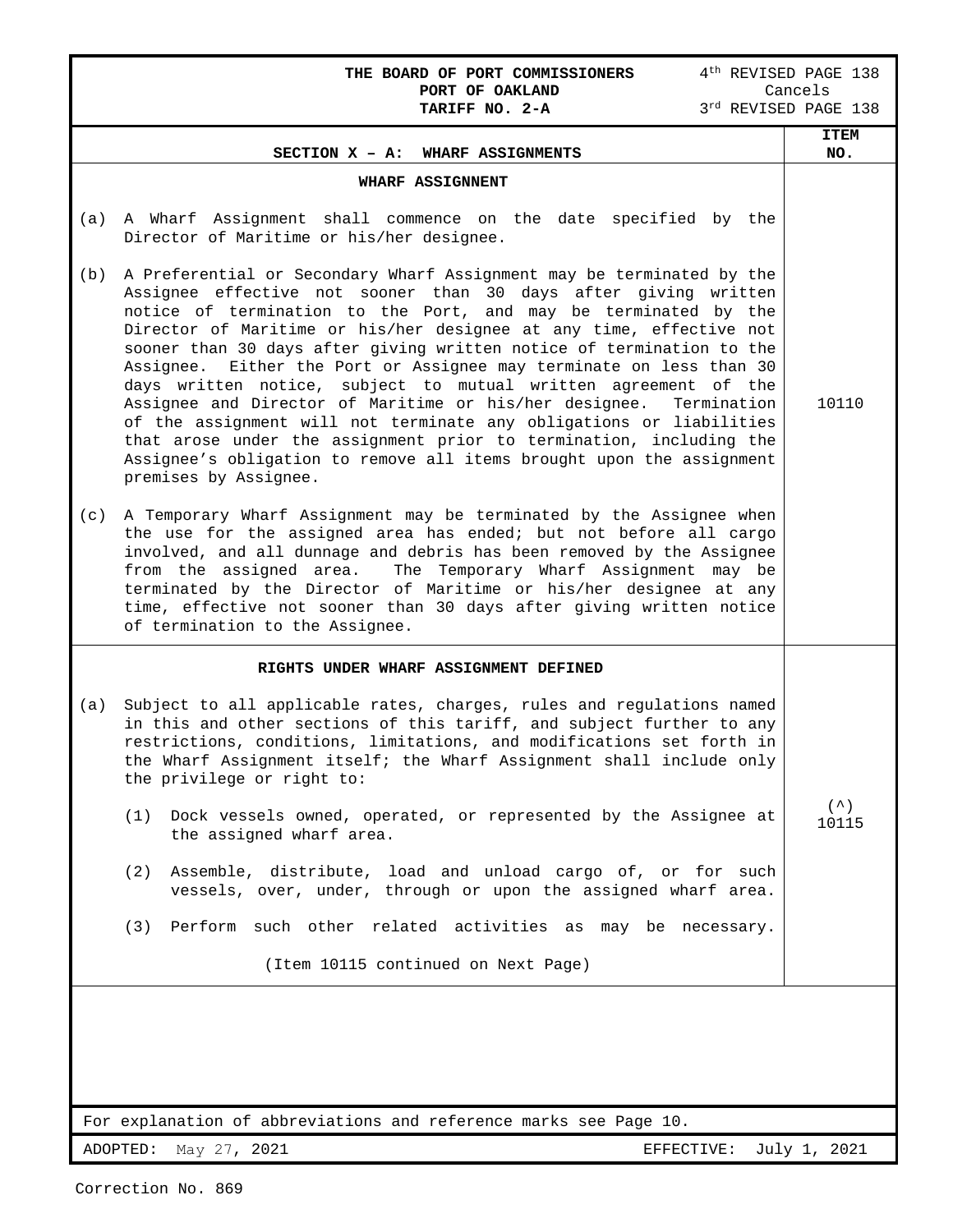| THE BOARD OF PORT COMMISSIONERS<br>PORT OF OAKLAND<br>TARIFF NO. 2-A                                                                                                                                                                                                                                                                                                                                                                                                                                                                                                                                                                                                                                                                                                                                                                                                                                                                                               | 2 <sup>nd</sup> REVISED PAGE 139<br>Cancels<br>1st REVISED PAGE 139 |
|--------------------------------------------------------------------------------------------------------------------------------------------------------------------------------------------------------------------------------------------------------------------------------------------------------------------------------------------------------------------------------------------------------------------------------------------------------------------------------------------------------------------------------------------------------------------------------------------------------------------------------------------------------------------------------------------------------------------------------------------------------------------------------------------------------------------------------------------------------------------------------------------------------------------------------------------------------------------|---------------------------------------------------------------------|
| SECTION X - A: WHARF ASSIGNMENTS                                                                                                                                                                                                                                                                                                                                                                                                                                                                                                                                                                                                                                                                                                                                                                                                                                                                                                                                   | <b>ITEM</b><br>NO.                                                  |
| RIGHTS UNDER WHARF ASSIGNMENT DEFINED<br>The Wharf Assignment is subject further to the provisions that<br>(b)<br>when the assigned berth, wharf, wharf area or facility, or any<br>part thereof is not required for the use of the Assignee or is<br>unoccupied, the Director of Maritime or his/her designee may,<br>their discretion, assign said berth, wharf<br>at<br>area<br>or<br>facility, or any part thereof, to any other persons,<br>as<br>provided in this section.                                                                                                                                                                                                                                                                                                                                                                                                                                                                                   | 10115                                                               |
| TEMPORARY OR SECONDARY<br>ASSIGNEE'S OBLIGATIONS TO PREFERENTIAL ASSIGNEE<br>Each temporary or secondary Assignee at a preferentially assigned<br>berth, wharf, wharf area or facility shall agree, in writing with the<br>preferential Assignee, if so requested by the preferential Assignee,<br>to share in the berth, wharf, wharf area or facility expenses of the<br>preferential Assignee. All amounts due under such agreement shall be<br>payable to and collected by the preferential Assignee for its own<br>account. The agreement must be upon a definite basis of division of<br>such berth,<br>wharf, wharf area<br>facility expenses<br>or<br>of the<br>preferential Assignee, and such agreement shall be subject to the<br>approval of and a copy shall be filed with the Director of Maritime<br>or his/her designee. In the event of failure to agree as to the basis<br>of division, the matter shall be submitted to the Executive Director, | 10120                                                               |
| who shall act as an arbiter and his decision shall be final and<br>binding upon both parties.<br>NO TRANSFER OR SUBLETTING PERMITTED<br>OF WHARF ASSIGNMENTS<br>A Wharf Assignment to any berth, wharf, wharf area or facility shall<br>not be transferred, assigned or sublet by Assignee. Any violation of<br>this rule shall subject the Assignee to immediate cancellation of<br>said Assignment, at the discretion of the Director of Maritime or<br>his/her designee.                                                                                                                                                                                                                                                                                                                                                                                                                                                                                        | (<br>10125                                                          |
| For explanation of abbreviations and reference marks see Page 10.                                                                                                                                                                                                                                                                                                                                                                                                                                                                                                                                                                                                                                                                                                                                                                                                                                                                                                  |                                                                     |
| ADOPTED:<br>May 27, 2021<br>EFFECTIVE:                                                                                                                                                                                                                                                                                                                                                                                                                                                                                                                                                                                                                                                                                                                                                                                                                                                                                                                             | July 1, 2021                                                        |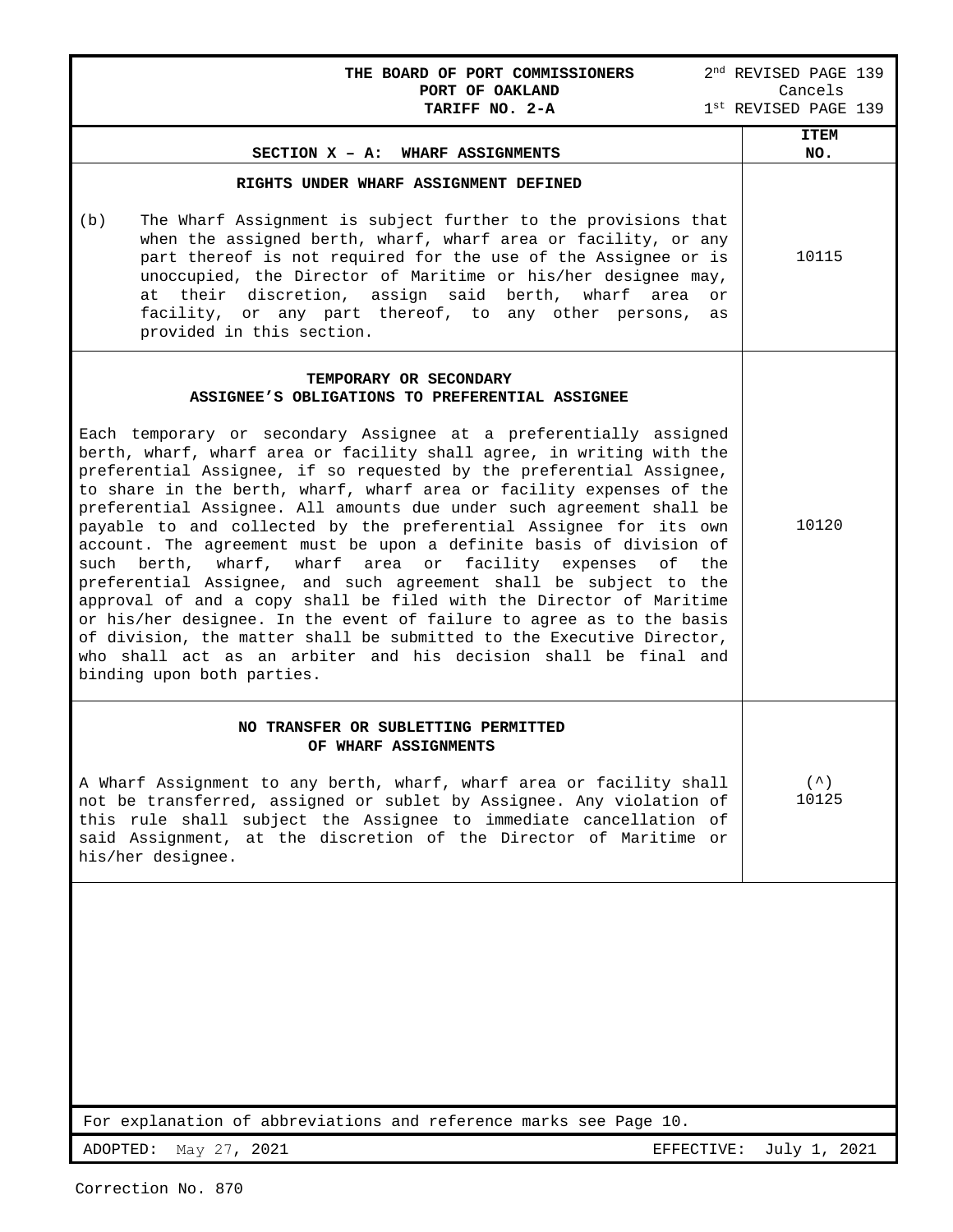| THE BOARD OF PORT COMMISSIONERS                                                                                                                                                                                                                                                                                                                                                                                                                                                                                                                                                                                                                                                                                                                                                                                                                                                                                                               | 3rd REVISED PAGE 140<br>Cancels |  |  |  |  |  |  |
|-----------------------------------------------------------------------------------------------------------------------------------------------------------------------------------------------------------------------------------------------------------------------------------------------------------------------------------------------------------------------------------------------------------------------------------------------------------------------------------------------------------------------------------------------------------------------------------------------------------------------------------------------------------------------------------------------------------------------------------------------------------------------------------------------------------------------------------------------------------------------------------------------------------------------------------------------|---------------------------------|--|--|--|--|--|--|
| PORT OF OAKLAND<br>TARIFF NO. 2-A                                                                                                                                                                                                                                                                                                                                                                                                                                                                                                                                                                                                                                                                                                                                                                                                                                                                                                             | $2nd$ REVISED PAGE 140          |  |  |  |  |  |  |
| SECTION X - A: WHARF ASSIGNMENTS                                                                                                                                                                                                                                                                                                                                                                                                                                                                                                                                                                                                                                                                                                                                                                                                                                                                                                              | <b>ITEM</b><br>NO.              |  |  |  |  |  |  |
| TEMPORARY WHARF ASSIGNMENT RATES                                                                                                                                                                                                                                                                                                                                                                                                                                                                                                                                                                                                                                                                                                                                                                                                                                                                                                              |                                 |  |  |  |  |  |  |
| A charge shall be made for all Temporary Wharf Assignments<br>(a)<br>according to use and kind of space assigned on a square foot<br>basis. However, when a Temporary Wharf Assignment states that<br>berthing of a vessel is limited to mooring only, charges other<br>than dockage will not be assessed.                                                                                                                                                                                                                                                                                                                                                                                                                                                                                                                                                                                                                                    |                                 |  |  |  |  |  |  |
| In addition to charges specified above and assessable under<br>(b)<br>this tariff, including without limitation dockage and wharfage,<br>Temporary Wharf Assignments shall also be subject to the<br>following charges and provisions:                                                                                                                                                                                                                                                                                                                                                                                                                                                                                                                                                                                                                                                                                                        |                                 |  |  |  |  |  |  |
| (1)<br>Rates set forth in Section X-B, Item 10160.                                                                                                                                                                                                                                                                                                                                                                                                                                                                                                                                                                                                                                                                                                                                                                                                                                                                                            |                                 |  |  |  |  |  |  |
| (2)<br>The charge for a Temporary Wharf Assignment shall be based<br>on space assigned, subject to a minimum charge of one-<br>fourth of the total area of the wharf (including aprons),<br>except as otherwise provided in Paragraphs (3) and (4).                                                                                                                                                                                                                                                                                                                                                                                                                                                                                                                                                                                                                                                                                           |                                 |  |  |  |  |  |  |
| When an entire operation is conducted directly between the<br>(3)<br>vessel and cars or barges, the Temporary Wharf Assignment<br>charges shall be as shown in Paragraph (1) based on the<br>square footage of the apron of said wharf, alongside the<br>overall length of the vessel.                                                                                                                                                                                                                                                                                                                                                                                                                                                                                                                                                                                                                                                        | $($ $\hat{\ })$<br>10130        |  |  |  |  |  |  |
| The Director of Maritime or his/her designee reserves the<br>(4)<br>right at any time to measure and re-measure the space<br>being used or occupied, and should it be determined that<br>space in excess of that assigned under the application is<br>being used or occupied, the measurements and or<br>re-<br>measurements so made shall be the basis for the Temporary<br>Wharf Assignment charge subject to the minimum charge as<br>provided in Paragraph (2). In no case shall all or any<br>part of the space assigned for an outbound vessel be<br>reduced after commencement of an operation. On inbound<br>cargo operations the space assigned under the original<br>application may be adjusted, after expiration of free<br>time, to the basis of actual space used or occupied, day<br>by day, as determined by measurement<br>and<br>or<br>$re-$<br>measurements ordered by the Director of Maritime<br>or<br>his/her designee. |                                 |  |  |  |  |  |  |
| For explanation of abbreviations and reference marks see Page 10.                                                                                                                                                                                                                                                                                                                                                                                                                                                                                                                                                                                                                                                                                                                                                                                                                                                                             |                                 |  |  |  |  |  |  |

For explanation of abbreviations and reference marks see Page 10.

ADOPTED: May 27, 2021 **EFFECTIVE:** July 1, 2021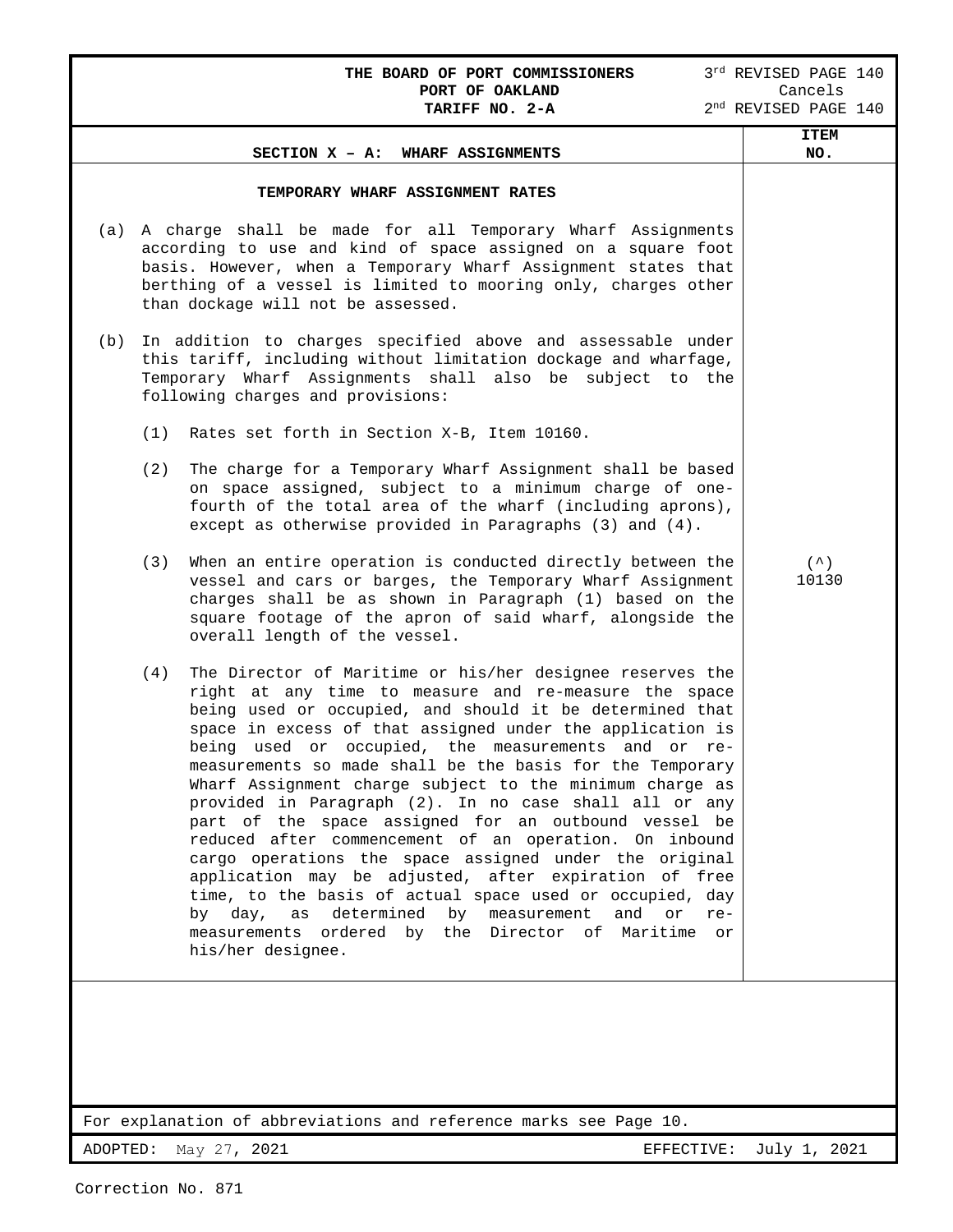## **THE BOARD OF PORT COMMISSIONERS** 3<sup>rd</sup> REVISED PAGE 141 **PORT OF OAKLAND** Cancels **PORT OF OAKLAND** Cancels

I

|     | SECTION X - B: SPACE ASSIGNMENTS                                                                                                                                                                                                                                                                                                                                                                                                                                                                                                                                                                                                                                                                                                                                                                                                                                                                                                                                                                                                                                                                                                                                                                                                                                            | <b>ITEM</b><br>NO.        |
|-----|-----------------------------------------------------------------------------------------------------------------------------------------------------------------------------------------------------------------------------------------------------------------------------------------------------------------------------------------------------------------------------------------------------------------------------------------------------------------------------------------------------------------------------------------------------------------------------------------------------------------------------------------------------------------------------------------------------------------------------------------------------------------------------------------------------------------------------------------------------------------------------------------------------------------------------------------------------------------------------------------------------------------------------------------------------------------------------------------------------------------------------------------------------------------------------------------------------------------------------------------------------------------------------|---------------------------|
|     | APPLICATION AND CONDITIONS OF SPACE ASSIGNMENT                                                                                                                                                                                                                                                                                                                                                                                                                                                                                                                                                                                                                                                                                                                                                                                                                                                                                                                                                                                                                                                                                                                                                                                                                              |                           |
|     | (a) Application for Space Assignment as defined in Item 01260 shall<br>be made to the Director of Maritime or his/her designee.                                                                                                                                                                                                                                                                                                                                                                                                                                                                                                                                                                                                                                                                                                                                                                                                                                                                                                                                                                                                                                                                                                                                             |                           |
|     | (b) The Director of Maritime or his/her designee may approve a Space<br>Assignment application upon receipt of such application subject<br>to the provisions of this tariff, and to the charges, rates,<br>rules and regulations applicable thereto, and subject to such<br>terms, conditions and provisions contained in the Assignment<br>itself that are in furtherance of and not in conflict with the<br>provisions of this tariff.                                                                                                                                                                                                                                                                                                                                                                                                                                                                                                                                                                                                                                                                                                                                                                                                                                    |                           |
| (c) | The making of the Space Assignment and use of the assigned area<br>by the Assignee shall be subject to the condition that the Board<br>and its officers, agents and employees shall not be liable for<br>any injury to or death of any person or damages to property of<br>any kind whatsoever, whether the person or property of the<br>Assignee, its agents or employees, or third persons, from any<br>cause while in or on the assigned area or occasioned by any use<br>or occupancy thereof of any activity carried on by the Assignee<br>in connection therewith. The Assignee will indemnify and save<br>harmless the Board, its officers, agents and employees from all<br>liabilities, charges, expenses (including attorney fees) and<br>costs on account of or by reason of any such injury, death,<br>claim, suit or loss however occurring or damages growing out of<br>In instances in which the Port's negligence causes or<br>same.<br>contributes to the cause of any such liability as hereinabove set<br>forth, Assignee's obligation to exculpate or indemnify and hold<br>harmless the Port pursuant to this item shall be limited to that<br>portion of the liability, on a percentage basis, which is not<br>attributable to the Port's negligence. | $($ $\wedge$ $)$<br>10135 |
|     | (d) Assignee shall comply with the insurance requirements set forth<br>in Item 02150.                                                                                                                                                                                                                                                                                                                                                                                                                                                                                                                                                                                                                                                                                                                                                                                                                                                                                                                                                                                                                                                                                                                                                                                       |                           |
|     | (e) Assignee is responsible for all damages to and non-structural<br>maintenance of the assigned area subject to the conditions<br>specified in the Assignment. Assignee is responsible<br>for<br>structural maintenance when the damage or maintenance arises in<br>whole or in part out of or in the course of Assignee's<br>subject to the<br>conditions<br>specified<br>operations,<br>in<br>the<br>Assignment.                                                                                                                                                                                                                                                                                                                                                                                                                                                                                                                                                                                                                                                                                                                                                                                                                                                         |                           |
|     |                                                                                                                                                                                                                                                                                                                                                                                                                                                                                                                                                                                                                                                                                                                                                                                                                                                                                                                                                                                                                                                                                                                                                                                                                                                                             |                           |
|     | For explanation of abbreviations and reference marks see Page 10.                                                                                                                                                                                                                                                                                                                                                                                                                                                                                                                                                                                                                                                                                                                                                                                                                                                                                                                                                                                                                                                                                                                                                                                                           |                           |

ADOPTED: May 27, 2021 **EFFECTIVE:** July 1, 2021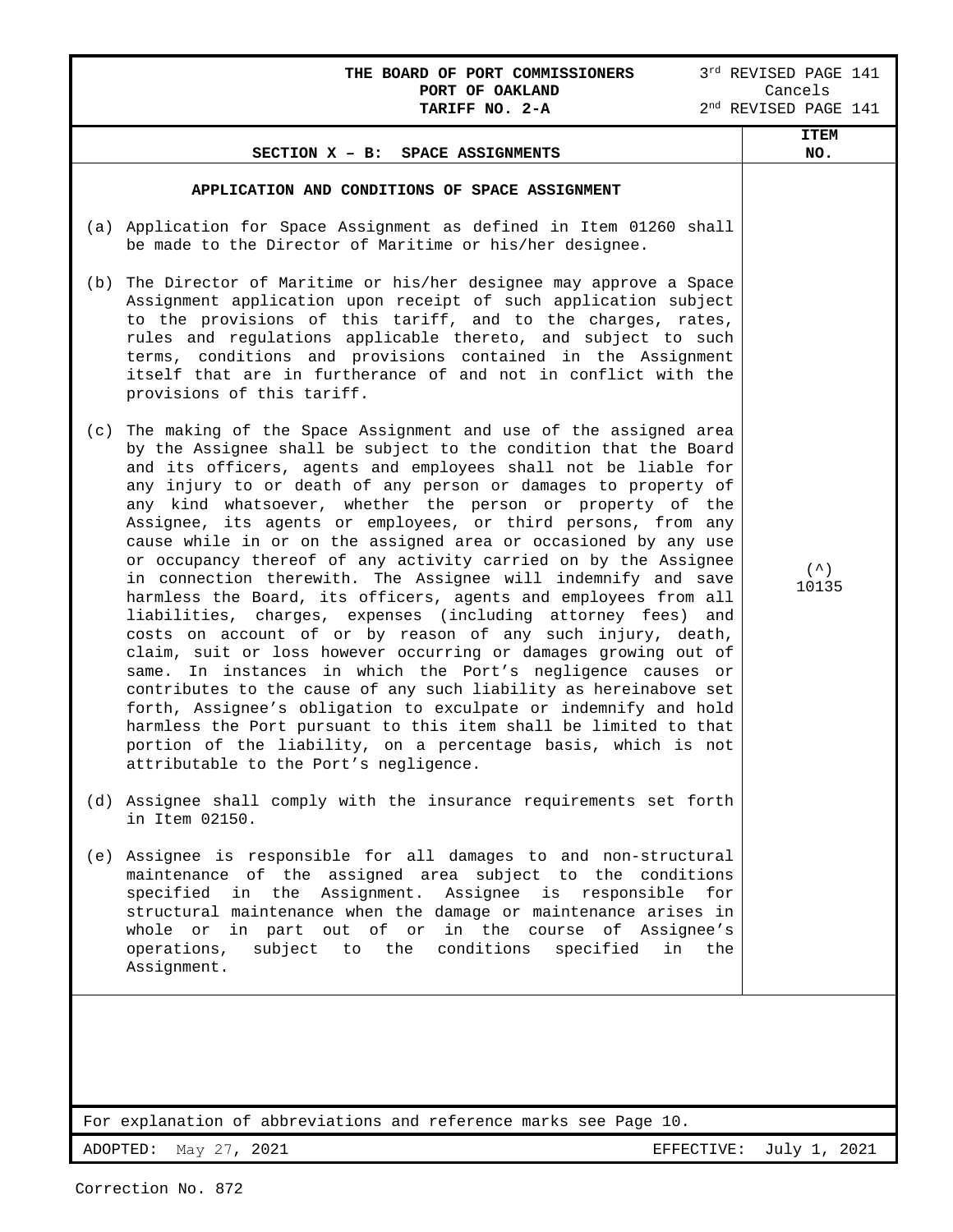|     | THE BOARD OF PORT COMMISSIONERS<br>PORT OF OAKLAND<br>TARIFF NO. 2-A                                                                                                                                                                                                                                                                                                                                                                                                                                                                                                                                                                                                                                                                                                                                                                     | 4 <sup>th</sup> REVISED PAGE 142<br>Cancels<br>3rd REVISED PAGE 142 |
|-----|------------------------------------------------------------------------------------------------------------------------------------------------------------------------------------------------------------------------------------------------------------------------------------------------------------------------------------------------------------------------------------------------------------------------------------------------------------------------------------------------------------------------------------------------------------------------------------------------------------------------------------------------------------------------------------------------------------------------------------------------------------------------------------------------------------------------------------------|---------------------------------------------------------------------|
|     |                                                                                                                                                                                                                                                                                                                                                                                                                                                                                                                                                                                                                                                                                                                                                                                                                                          | <b>ITEM</b>                                                         |
|     | SECTION X - B: SPACE ASSIGNMENTS                                                                                                                                                                                                                                                                                                                                                                                                                                                                                                                                                                                                                                                                                                                                                                                                         | NO.                                                                 |
| (a) | <b>ASSIGNMENT</b><br>A Space Assignment shall commence on the date specified by the<br>Director of Maritime or his/her designee.                                                                                                                                                                                                                                                                                                                                                                                                                                                                                                                                                                                                                                                                                                         |                                                                     |
| (b) | A Space Assignment may be terminated by the Assignee effective not<br>sooner than 30 days after giving written notice of termination to<br>the Port, and may be terminated by the Director of Maritime or<br>his/her designee at any time, effective not sooner than 30 days<br>after giving written notice of termination to the Assignee.<br>Either the Port or Assignee may terminate on less than 30 days<br>written notice, subject to mutual written agreement of<br>the<br>Director<br>Maritime<br>his/her<br>Assignee<br>and<br>of<br>or<br>designee.<br>Termination of the Assignment will not terminate any obligations<br>under the Assignment prior<br>liabilities that<br>arose<br>or<br>to to<br>termination, including the Assignee's obligation to remove all<br>items brought upon the Assignment premises by Assignee. | (<br>10140                                                          |
| (c) | By mutual written agreement of the Assignee and Director of<br>Maritime or his/her designee, the Port may modify a Space<br>Assignment to provide operational<br>flexibility,<br>including<br>modifications<br>such<br>adjustments<br>boundaries,<br>as<br>to<br>area<br>reclassification of space type, and<br>relocation of Assignee<br>operations.                                                                                                                                                                                                                                                                                                                                                                                                                                                                                    |                                                                     |
|     | RIGHTS UNDER SPACE ASSIGNMENT DEFINED                                                                                                                                                                                                                                                                                                                                                                                                                                                                                                                                                                                                                                                                                                                                                                                                    |                                                                     |
| (a) | Subject to all applicable rates and charges and to the rules and<br>regulations in this and other sections of this tariff, and subject<br>further<br>any<br>restrictions, conditions,<br>to<br>limitations,<br>and<br>modifications<br>forth in the Assignment<br>set<br>itself,<br>Space<br>a<br>Assignment shall include only the privilege or right to:                                                                                                                                                                                                                                                                                                                                                                                                                                                                               |                                                                     |
|     | (1) Assemble, distribute, store and handle cargo prior to or<br>subsequent to carriage by water and movement through the<br>marine terminal area.                                                                                                                                                                                                                                                                                                                                                                                                                                                                                                                                                                                                                                                                                        | (<br>10145                                                          |
|     | (2) Park vehicles, subject to prior approval of the Director of<br>Maritime or his/her designee.                                                                                                                                                                                                                                                                                                                                                                                                                                                                                                                                                                                                                                                                                                                                         |                                                                     |
|     | (3) Perform such other related activity as may be necessary.                                                                                                                                                                                                                                                                                                                                                                                                                                                                                                                                                                                                                                                                                                                                                                             |                                                                     |
| (b) | The Space Assignment is subject further to the provisions that<br>when the assigned area, or any part thereof, is not required for<br>the use of the Assignee or is not occupied, the Director of<br>Maritime or his/her designee, may, at his/her discretion, assign<br>such space or any part thereof, to another.                                                                                                                                                                                                                                                                                                                                                                                                                                                                                                                     |                                                                     |
|     |                                                                                                                                                                                                                                                                                                                                                                                                                                                                                                                                                                                                                                                                                                                                                                                                                                          |                                                                     |

For explanation of abbreviations and reference marks see Page 10.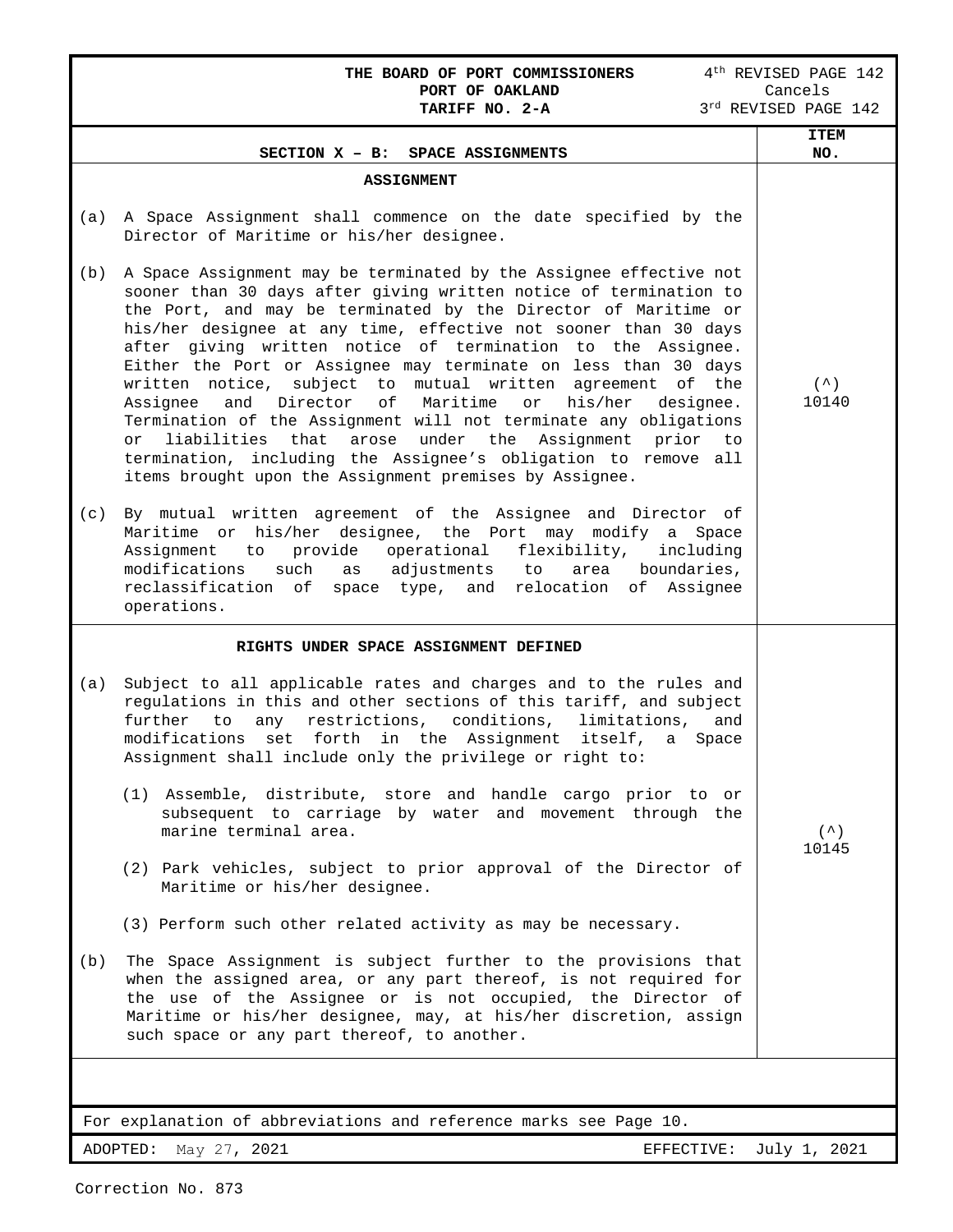| THE BOARD OF PORT COMMISSIONERS<br>PORT OF OAKLAND<br>TARIFF NO. 2-A                                                                                                                  | 3rd REVISED PAGE 143<br>Cancels<br>2 <sup>nd</sup> REVISED PAGE 143 |  |
|---------------------------------------------------------------------------------------------------------------------------------------------------------------------------------------|---------------------------------------------------------------------|--|
| SECTION X - B: SPACE ASSIGNMENTS                                                                                                                                                      | <b>ITEM</b><br>NO.                                                  |  |
| NO TRANSFERS OR SUBLETTING PERMITTED<br>OF SPACE ASSIGNMENTS<br>A Space Assignment shall not be transferred, assigned or sublet by                                                    |                                                                     |  |
| assignee. Any violation of this rule shall subject the assignee to<br>immediate cancellation of said assignment at the discretion of the<br>Director of Maritime or his/her designee. | $($ $\hat{\ })$                                                     |  |
|                                                                                                                                                                                       | 10150                                                               |  |
|                                                                                                                                                                                       |                                                                     |  |
| For explanation of abbreviations and reference marks see Page 10.                                                                                                                     |                                                                     |  |
| ADOPTED:<br>May 15, 2007<br>EFFECTIVE:                                                                                                                                                | July 1, 2007                                                        |  |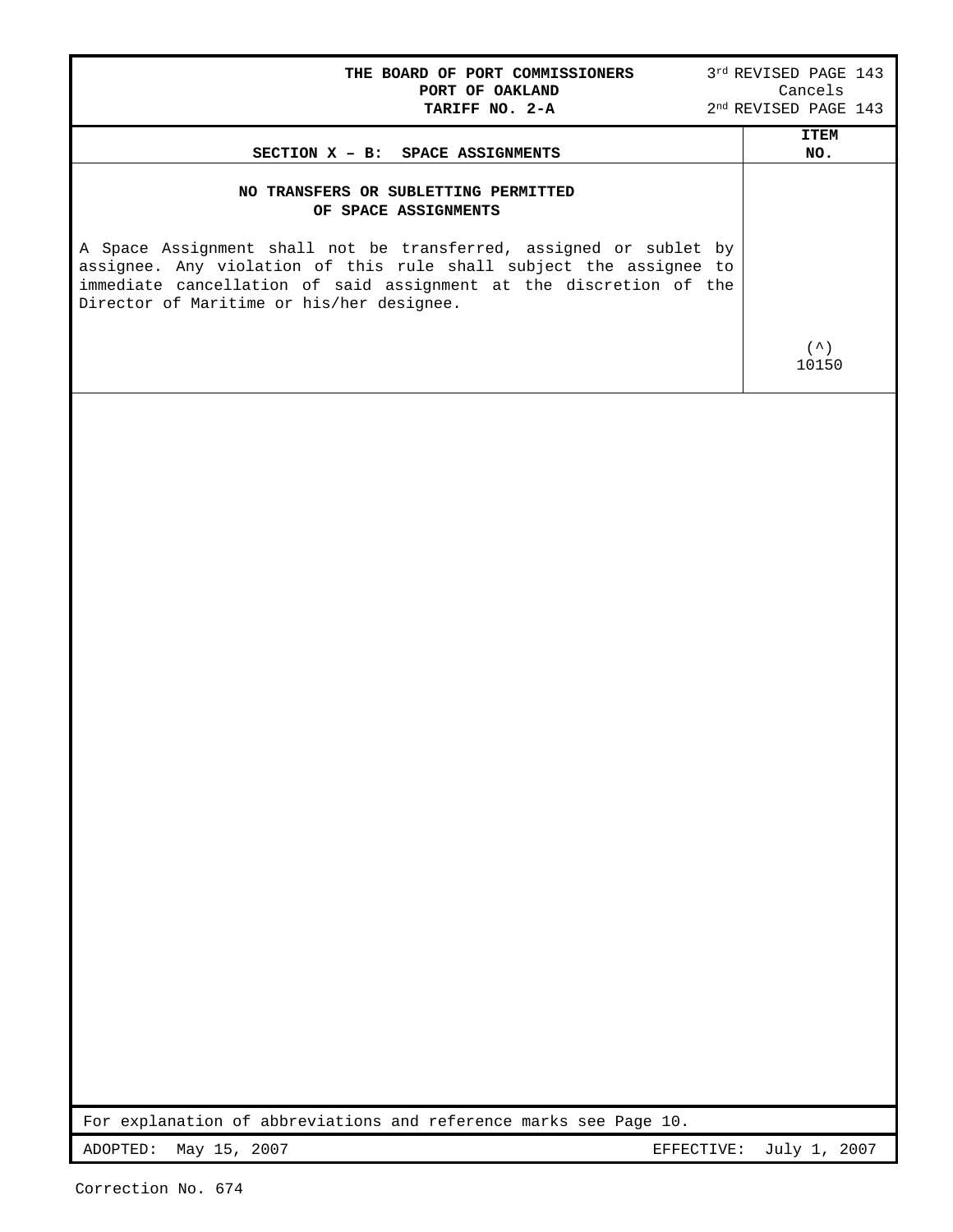#### THE BOARD OF PORT COMMISSIONERS 5<sup>th</sup> REVISED PAGE 144<br>PORT OF OAKLAND **Cancels** PORT OF OAKLAND Cancels

| TARIFF NO. 2-A                                                                                                                                                                                                                                                                                                                                                                                                                                                                                                                                                                                                                                                                                                                                                                                                                                                                                                 | 4 <sup>th</sup> REVISED PAGE 144 |
|----------------------------------------------------------------------------------------------------------------------------------------------------------------------------------------------------------------------------------------------------------------------------------------------------------------------------------------------------------------------------------------------------------------------------------------------------------------------------------------------------------------------------------------------------------------------------------------------------------------------------------------------------------------------------------------------------------------------------------------------------------------------------------------------------------------------------------------------------------------------------------------------------------------|----------------------------------|
| SECTION X - B: SPACE ASSIGNMENTS                                                                                                                                                                                                                                                                                                                                                                                                                                                                                                                                                                                                                                                                                                                                                                                                                                                                               | <b>ITEM</b><br>NO.               |
| APPLICATION OF SPACE ASSIGNMENT RATES                                                                                                                                                                                                                                                                                                                                                                                                                                                                                                                                                                                                                                                                                                                                                                                                                                                                          |                                  |
| Assignee is responsible at its own cost and expense for all<br>(a)<br>services, including, but not limited to; services such as<br>central station supervisory alarm service for fire or theft<br>protection, security guards, for utilities (water, electricity<br>or telephone), for re-lamping of lighting fixtures and for all<br>maintenance of the facility or portion thereof assigned. Upon<br>termination of Space Assignments, the Director of Maritime or<br>his/her designee may require Assignee, at its own expense, to<br>restore assigned space to the same condition that existed when<br>the initial Assignment was made. Assignee will be liable for the<br>cost of repair and restoration should the Port, at its<br>discretion, proceed to repair and restore assigned space to the<br>condition that existed when the initial Assignment was made,<br>reasonable wear and tear excepted. | $($ $\hat{\ })$<br>10155         |
| Minimum charge shall be for one month, payable in advance (but<br>(b)<br>in any event not less than \$500 for new Assignments effective<br>July 1, 2021), unless expressly exempted in Item 10160. Monthly<br>Assignment periods shall extend from a date in one calendar<br>month to but not including the same date of the next and all<br>succeeding calendar months, except that if there be<br>no<br>corresponding date in the next succeeding calendar month, the<br>last day of that month shall be used. Charges for the<br>termination month will be prorated on a daily basis.                                                                                                                                                                                                                                                                                                                       |                                  |
| Any charge assessed by the Collector of Customs, in connection<br>(c)<br>with receipts and deliveries from or to Bonded Storage Space is<br>to be paid by the parties for whose account the service is<br>rendered.                                                                                                                                                                                                                                                                                                                                                                                                                                                                                                                                                                                                                                                                                            |                                  |
|                                                                                                                                                                                                                                                                                                                                                                                                                                                                                                                                                                                                                                                                                                                                                                                                                                                                                                                |                                  |
| For explanation of abbreviations and reference marks see Page 10.                                                                                                                                                                                                                                                                                                                                                                                                                                                                                                                                                                                                                                                                                                                                                                                                                                              |                                  |
| ADOPTED:<br>May 27, 2021<br>EFFECTIVE:                                                                                                                                                                                                                                                                                                                                                                                                                                                                                                                                                                                                                                                                                                                                                                                                                                                                         | July 1, 2021                     |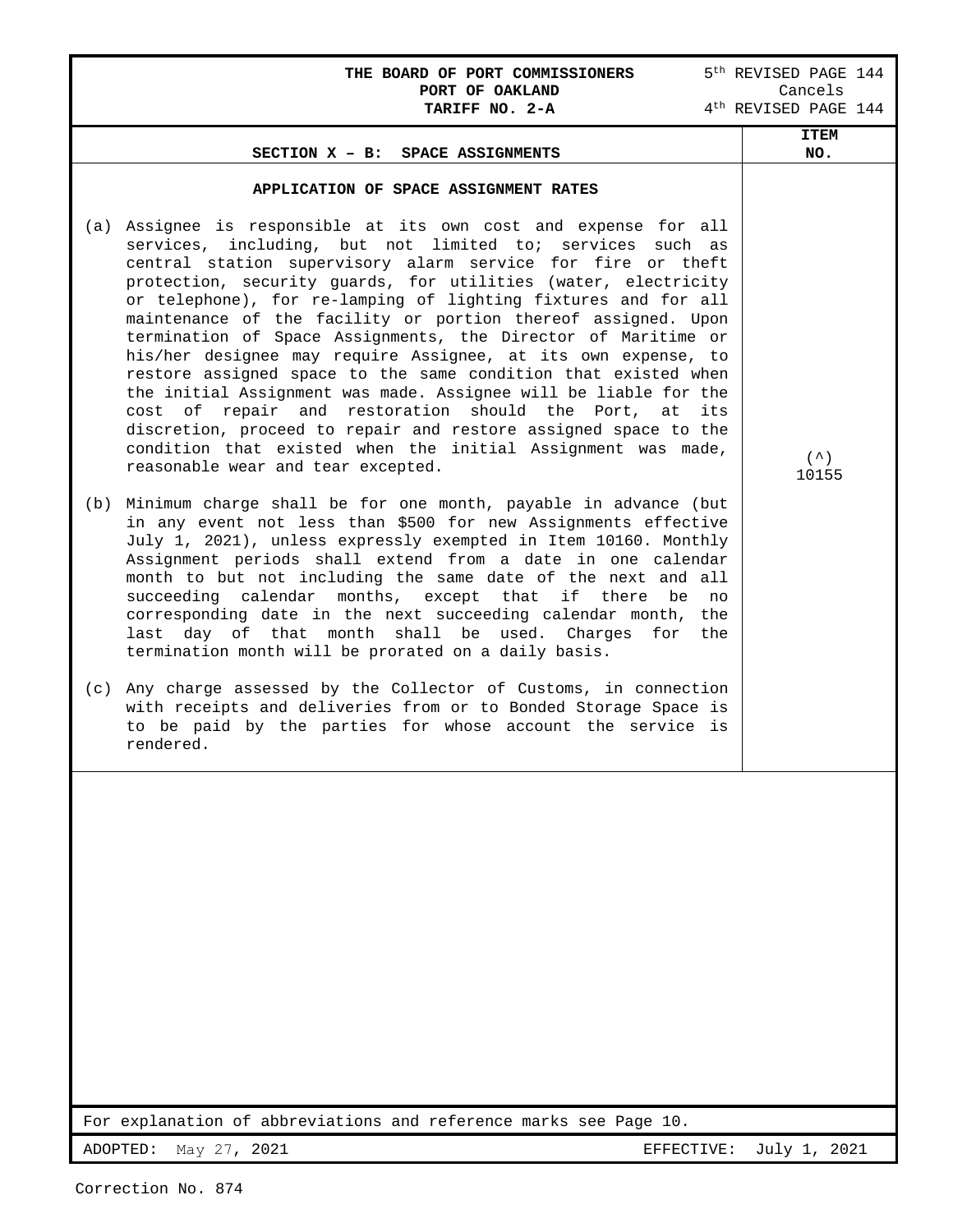|  |  |  | THE BOARD OF PORT COMMISSIONERS |  |
|--|--|--|---------------------------------|--|
|  |  |  | PORT OF OAKLAND                 |  |
|  |  |  | ∆ב-⊘ הוא התדופרת                |  |

# **SECTION X – B:** SPACE ASSIGNMENTS **ITEM**

#### **NO.**

#### **SPACE ASSIGNMENT RATES**

Space Assignment rates will be assessed as contained in the following table which designates the types of areas used and assigned, if and as available, subject to the conditions set forth in Item 10155:

| TABLE 1        |                                                     |                                     |                                  |                            |  |                                                 |                                     |                            |     |
|----------------|-----------------------------------------------------|-------------------------------------|----------------------------------|----------------------------|--|-------------------------------------------------|-------------------------------------|----------------------------|-----|
| TYPE OF        | DOLLARS PER SQUARE FOOT PER MONTH                   |                                     |                                  |                            |  |                                                 |                                     |                            |     |
| <b>AREA</b>    |                                                     |                                     |                                  |                            |  |                                                 |                                     |                            |     |
|                | <b>UNPAVED</b>                                      |                                     | <b>ROCKED</b>                    |                            |  |                                                 | <b>PAVED</b>                        |                            |     |
| Land           | \$0.166                                             | No<br>Lighting<br>and No<br>Fencing | Lighting<br>$\circ$ r<br>Fencing | Lighting<br>and<br>Fencing |  | N <sub>O</sub><br>Lighting<br>and No<br>Fencing | Lighting<br>$\circ$ r<br>Fencing    | Lighting<br>and<br>Fencing |     |
|                |                                                     | \$0.202                             | \$0.207                          | \$0.232                    |  | \$0.241                                         | \$0.246                             | \$0.305                    |     |
| Submerged      |                                                     |                                     |                                  |                            |  |                                                 |                                     |                            | (I) |
| Land           | \$0.232                                             |                                     |                                  |                            |  |                                                 |                                     | 10160                      |     |
| (Water)        |                                                     |                                     |                                  |                            |  |                                                 |                                     |                            |     |
| Warehouse      | \$0.485                                             |                                     |                                  |                            |  |                                                 |                                     |                            |     |
| Space          |                                                     |                                     |                                  |                            |  |                                                 |                                     |                            |     |
| In Bond        |                                                     |                                     |                                  |                            |  |                                                 | THIS SPACE LEFT INTENTIONALLY BLANK |                            |     |
| Storage        | \$0.520                                             |                                     |                                  |                            |  |                                                 |                                     |                            |     |
| (Item          |                                                     |                                     |                                  |                            |  |                                                 |                                     |                            |     |
| 10155)         |                                                     |                                     |                                  |                            |  |                                                 |                                     |                            |     |
| Office         | Non-Air Conditioned<br>Air Conditioned              |                                     |                                  |                            |  |                                                 |                                     |                            |     |
| Space          |                                                     |                                     |                                  |                            |  |                                                 |                                     |                            |     |
| N.0.S.         | \$1.617<br>\$1.814                                  |                                     |                                  |                            |  |                                                 |                                     |                            |     |
| Mobile<br>Food |                                                     | \$250.00 Minimum per Month          |                                  |                            |  |                                                 |                                     |                            |     |
| Vendor:        | (exempt from Item 10155 (b) minimum monthly charge) |                                     |                                  |                            |  |                                                 |                                     |                            |     |

NOTES: Warehouse Space, In Bond Storage, and Office Space N.O.S. rates do not include land around perimeter of structure (i.e., apron). Apron is subject to Land rates set forth in this Item 10160.

| TABLE 2                |                                                       |                                                                                        |  |  |  |  |  |
|------------------------|-------------------------------------------------------|----------------------------------------------------------------------------------------|--|--|--|--|--|
| TYPE OF<br>AREA        | <b>TIPPING FEE</b>                                    | FACILITY RATE                                                                          |  |  |  |  |  |
| Dredged<br>Material    | $\leq$ 10,000 Cubic Yards:<br>\$24.255 Per Cubic Yard | Applicable rate from Table 1 but no<br>less than \$0.246 per square foot per<br>month. |  |  |  |  |  |
| Rehandling<br>Facility | $> 10,000$ Cubic Yards:<br>Negotiated                 | Applicable rate from Table 1 but no<br>less than \$0.246 per square foot per<br>month. |  |  |  |  |  |

For explanation of abbreviations and reference marks see Page 10.

ADOPTED: May 12, 2022 EFFECTIVE: July 1, 2022

Г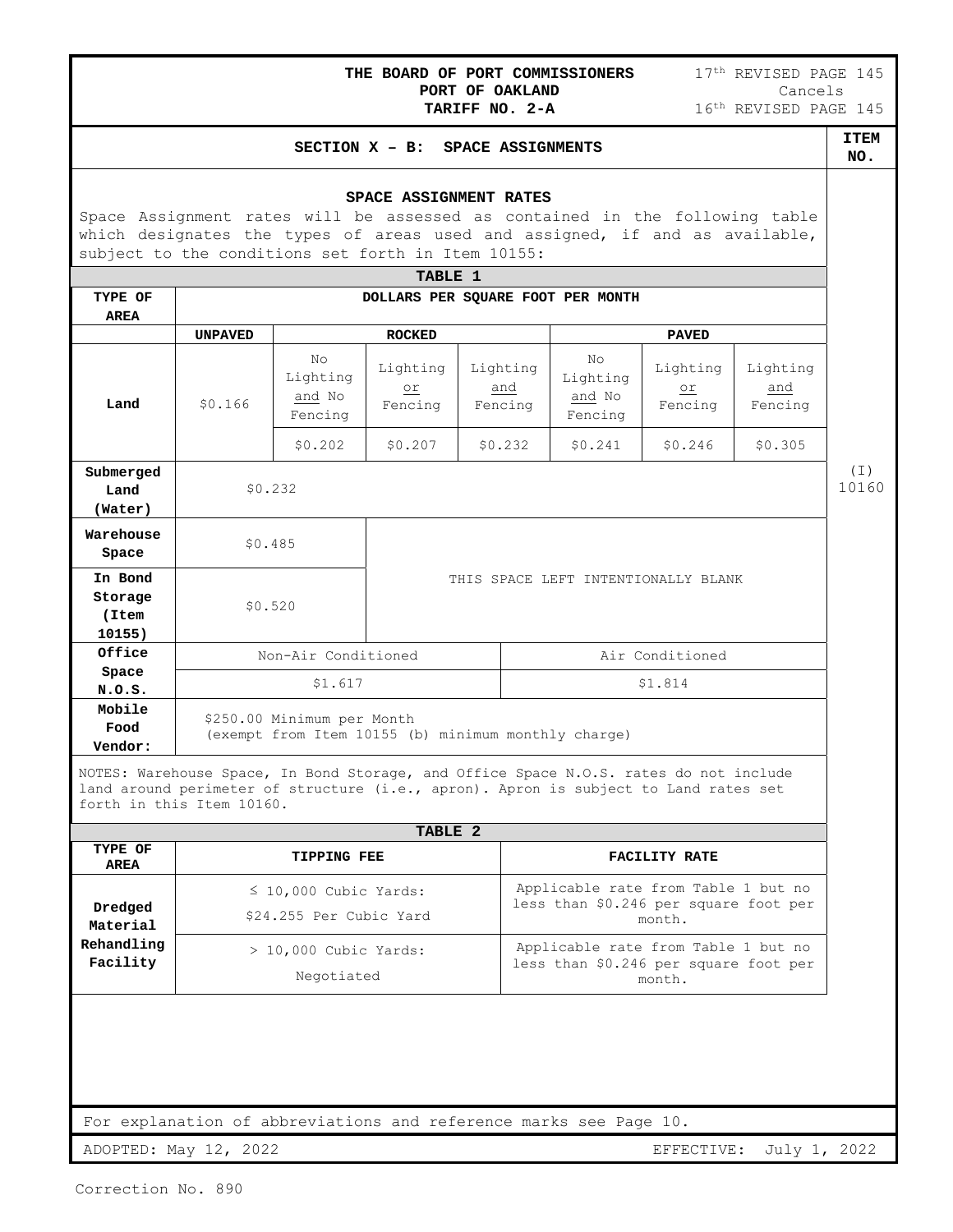# **THE BOARD OF PORT COMMISSIONERS** 3<sup>rd</sup> REVISED PAGE 146<br>**PORT OF OAKLAND** Cancels PORT OF OAKLAND<br>TARIFF NO. 2-A

2<sup>nd</sup> REVISED PAGE 146

| SECTION X - C: PORT-OPERATED TRUCK PARKING/CONTAINER DEPOT FACILITIES                                                                                                                                                                                                                                                                                                                                                                                                                                                                                                                                                                                                                                                                                                                                                                                                                                                                                                | ITEM<br>NO. |  |
|----------------------------------------------------------------------------------------------------------------------------------------------------------------------------------------------------------------------------------------------------------------------------------------------------------------------------------------------------------------------------------------------------------------------------------------------------------------------------------------------------------------------------------------------------------------------------------------------------------------------------------------------------------------------------------------------------------------------------------------------------------------------------------------------------------------------------------------------------------------------------------------------------------------------------------------------------------------------|-------------|--|
|                                                                                                                                                                                                                                                                                                                                                                                                                                                                                                                                                                                                                                                                                                                                                                                                                                                                                                                                                                      |             |  |
| APPLICATION AND CONDITION OF USE FOR PORT-OPERATED TRUCK<br>PARKING/CONTAINER DEPOT FACILITIES<br>may provide truck parking/container depot facilities<br>The Port<br>(Port<br>Truck/Container Depot) to users of the Port. The Port Truck/Container Depot<br>shall be operated by the Port, or by a third party on behalf of the Port<br>(Port's Agent). The Port Truck/Container Depot is intended solely for use in<br>association with Seaport activity and may be utilized for the purposes of<br>(a) overnight drayage truck parking, containers on chassis, and bare<br>chassis; and (b) short term day time staging of drayage trucks, containers<br>on chassis, and bare chassis. The Port's objective is to operate the Port<br>Truck/Container Depot in a manner that maximizes the number of Seaport<br>drayage service providers able to access Seaport facilities. The Port<br>Truck/Container Depot is not intended for long-term parking or storage. | $(+)$       |  |
| (a)<br>All potential users of the Port Truck/Container Depot must enter<br>into an agreement with the Port or the Port's Agent for the use of<br>such Port Truck/Container Depot prior to any such use.<br>The Port has sole discretion to impose use limitations or other<br>(b)<br>actively<br>rules/methods<br>to<br>manage<br>capacity<br>оf<br>the<br>Port<br>Truck/Container Depot based on demand and supply in a manner<br>consistent<br>with<br>the Port's<br>objective.<br>оf<br>Users<br>the<br>Port<br>Truck/Container Depot whose use or desired use of<br>the<br>Port<br>Truck/Container Depot<br>may result in conflicts with the Port's<br>objective may be limited in their ability to use<br>the<br>Port<br>Truck/Container Depot.<br>Effective July 1, 2020, users of the Port Truck/Container Depot will<br>(c)<br>be assessed per stated rates in Items 10185 and 10190.                                                                        | 10180       |  |
|                                                                                                                                                                                                                                                                                                                                                                                                                                                                                                                                                                                                                                                                                                                                                                                                                                                                                                                                                                      |             |  |
| For explanation of abbreviations and reference marks see Page 10.                                                                                                                                                                                                                                                                                                                                                                                                                                                                                                                                                                                                                                                                                                                                                                                                                                                                                                    |             |  |
| ADOPTED: June 11, 2020<br>EFFECTIVE: July 1, 2020                                                                                                                                                                                                                                                                                                                                                                                                                                                                                                                                                                                                                                                                                                                                                                                                                                                                                                                    |             |  |

L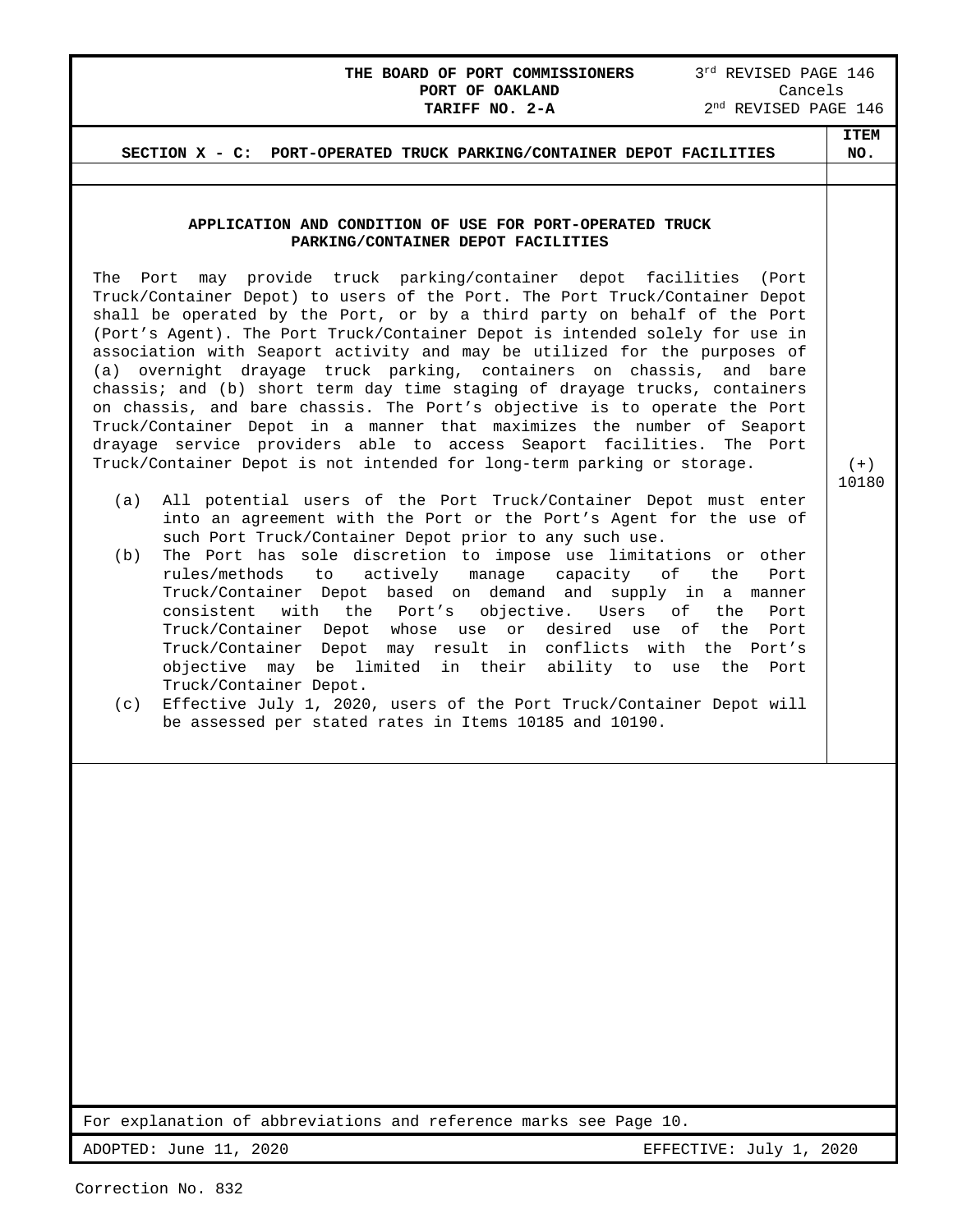#### **THE BOARD OF PORT COMMISSIONERS** 5<sup>th</sup> REVISED PAGE 147<br>PORT OF OAKLAND Cancels PORT OF OAKLAND Cancels

|     | TARIFF NO. 2-A<br>4 <sup>th</sup> REVISED PAGE 147                                                                                |                |
|-----|-----------------------------------------------------------------------------------------------------------------------------------|----------------|
|     |                                                                                                                                   | <b>ITEM</b>    |
|     | SECTION X - C: PORT-OPERATED TRUCK PARKING/CONTAINER DEPOT FACILITIES                                                             | NO.            |
|     |                                                                                                                                   |                |
|     |                                                                                                                                   |                |
|     | RATES FOR USE OF PORT-OPERATED TRUCK PARKING/CONTAINER DEPOT<br><b>FACILITIES</b>                                                 |                |
|     | All Monthly and Daily Rates include City of Oakland Parking Tax. Rates<br>shall be paid in full prior to the commencement of use. |                |
| (a) | Monthly Rates<br>The Monthly Rate is per calendar month.                                                                          |                |
|     | Stall Type<br>Monthly Rate<br>Per Stall<br>Tractor<br>\$225                                                                       | ( I )<br>10185 |
|     | Chassis / Container on Chassis<br>\$500                                                                                           |                |
| (b) | Daily rates<br>The Daily Rate is per 24-hour period and is a flat rate regardless of<br>stall size.                               |                |
|     | Tractor / Chassis / Container on Chassis:<br>\$40<br>Reefer Stall:<br>\$100                                                       |                |
|     |                                                                                                                                   |                |

For explanation of abbreviations and reference marks see Page 10.

ADOPTED: May 12, 2022 2003 2009 2009 2009 2010 2022 EFFECTIVE: July 1, 2022

L